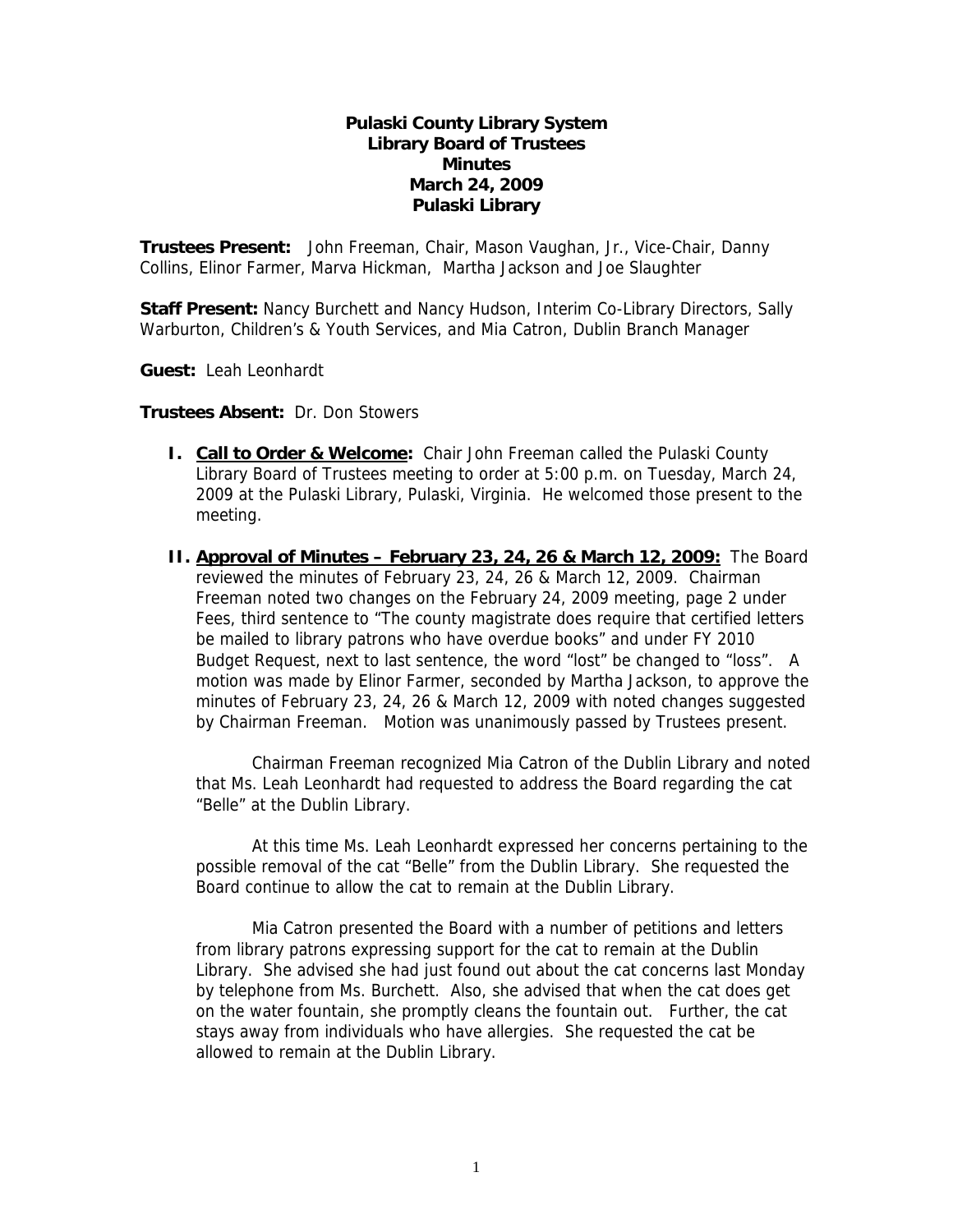Nancy Hudson reported she had received several complaints pertaining to the cat from individuals with allergies.

 Several library board members inquired if there was a county policy relating to animals in the workplace, but staff advised they did not know if such a policy existed.

 Nancy Burchett reported she had not received any complaints, but there could be some liability issues relating to the cat living at the library. She stated when she served as the county's risk management officer, and where there was a possibility of a potential liability issue, the county usually contacted the insurance carrier for advice and guidance.

 Trustee Joe Slaughter stated animals are not usually allowed in the public workplace due to liability and safety issues.

 A motion was then made by Elinor Farmer to table this issue until the county's liability insurance carrier could be contacted for advice and guidance on this matter. The motion was seconded by Danny Collins and it was unanimously approved by the Trustees present.

- **III. Library Reports:** The following reports and items of note were reviewed. A copy of each report is filed with the records of this meeting at the Pulaski County Library:
	- **A. Expenditures** Interim Library Co-Director, Nancy Burchett, reported that approximately 33% of library funds remained unspent as of March 17, 2009. She advised this percentage is on target with the FY 09 budget.
	- **B. Statistics** Nancy Hudson noted the statistics report will reflect an increase in numbers next month due to the e-Book collections being added to the report.
	- **C. Dublin Library Report** This report was reviewed by Trustees present.
	- **D. Technology** This report was reviewed by Trustees present.
	- **E. Children's & Youth Programs Report** This report was reviewed by Trustees present.
	- **F. Grant Application to Community Foundation of the NRV**  Nancy Burchett reported that library staff member, Lucy Glenn, had recently submitted a grant application to the Community Foundation of the NRV requesting \$3,666 in funding to complete the microfilm collection of the Southwest Times from September 1916-1928 and 2009.
	- **G. Pulaski Library Hours** Nancy Hudson advised that a comparative report had been generated by the library circulation system indicating that 300 more check outs of books and other items, including use of computers, had occurred with the 8 a.m. opening of the Pulaski Library. Further, she recommended the Pulaski Library add an additional hour of opening after 5 p.m. on Monday evenings in order to comply with state guidelines rather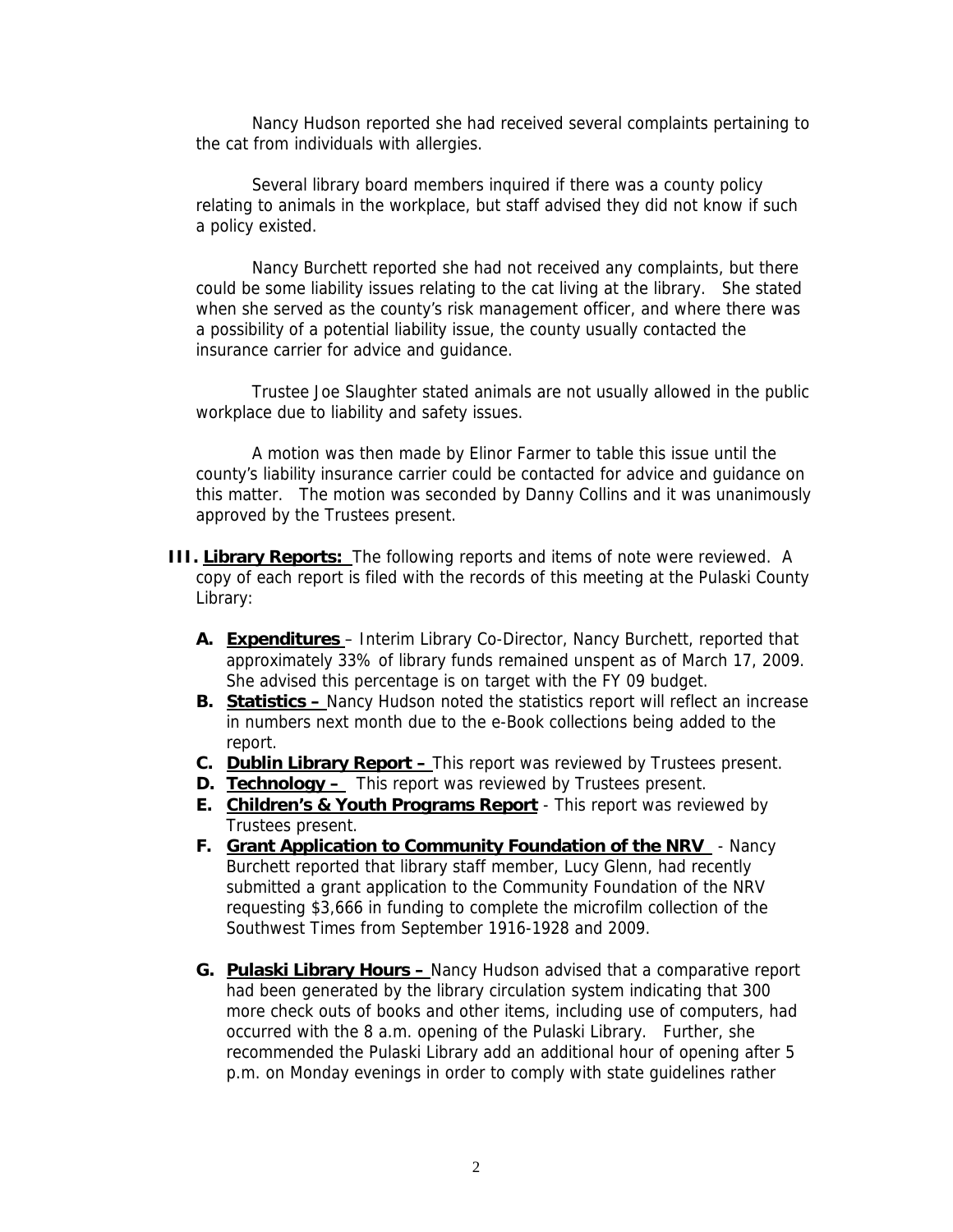than requesting a special waiver of this requirement from the State Library. This would mean closing at 8 p.m. on Mondays, rather than 7 p.m.

A motion was then made by Martha Jackson to allow for an additional hour of opening to the public at the Pulaski Library on Monday evenings by closing at 8 p.m. rather than 7 p.m. effective April 1, 2009. The motion was seconded by Joe Slaughter and approved unanimously by the Trustees.

## **H. Follow-up from Previous Meeting & Other Miscellaneous Matters:**

- **1.** Computer Class Notices Nancy Hudson advised the computer class notices were posted on the doors of the libraries and on the library website. Also, she reported the classes were filled through April, 2009.
- **2.** Bilingual Books Nancy Hudson reported the library does not have any bilingual books in the collection; however, if any were requested, they could be obtained through the inter-library loan program from another library system.
- **3.** Food for Fines Staff reported the Food for Fines during the month of February had been very successful and it had been continued through the month of March, 2009.
- **4.** May 14, 2009 Chamber Business Expo Nancy Hudson reported the library staff will be participating in the Chamber Business Expo event on May 14, 2009 at no cost to the library by partnering with the county and sharing a booth.
- **5.** Virginia Women's History Display Staff reported this display had been offered to the library to display, but due to the size of the display and the requirement that the display has to be on-site either at the Pulaski or Dublin Library, it was unsure at this time if the library would be able to display this.
- **6.** Cross Training/Rotation of Staff Staff reported that employee cross training had begun and that rotation of staff between the Pulaski and Dublin libraries would be occurring on a weekly basis in the very near future.
- **7.** Letter of Thanks from Census Bureau A letter of appreciation was reviewed by the library board from the Census Bureau for the use of the library meeting room recently.
- **8.** DRS Club Use of Library Meeting Room Staff reported that the DRS Club (Job Club) would be using the library meeting room on a monthly basis to assist individuals with the writing of resumes and interviewing tips in obtaining employment.
- **9.** Library Funds with Community Foundation of the NRV The Library Trustees reviewed the annual financial activity report from the Community Foundation of the NRV pertaining to library endowment funds. The report indicated an ending balance of \$98,640 and an administrative fee of \$965 for the year 2008. The report also indicated that the long term pool has returned a loss of 30.84% for 2008. Further, the Community Foundation requested that consideration be given to using endowed fund principal to fund other rising community needs due to the current depressed economy.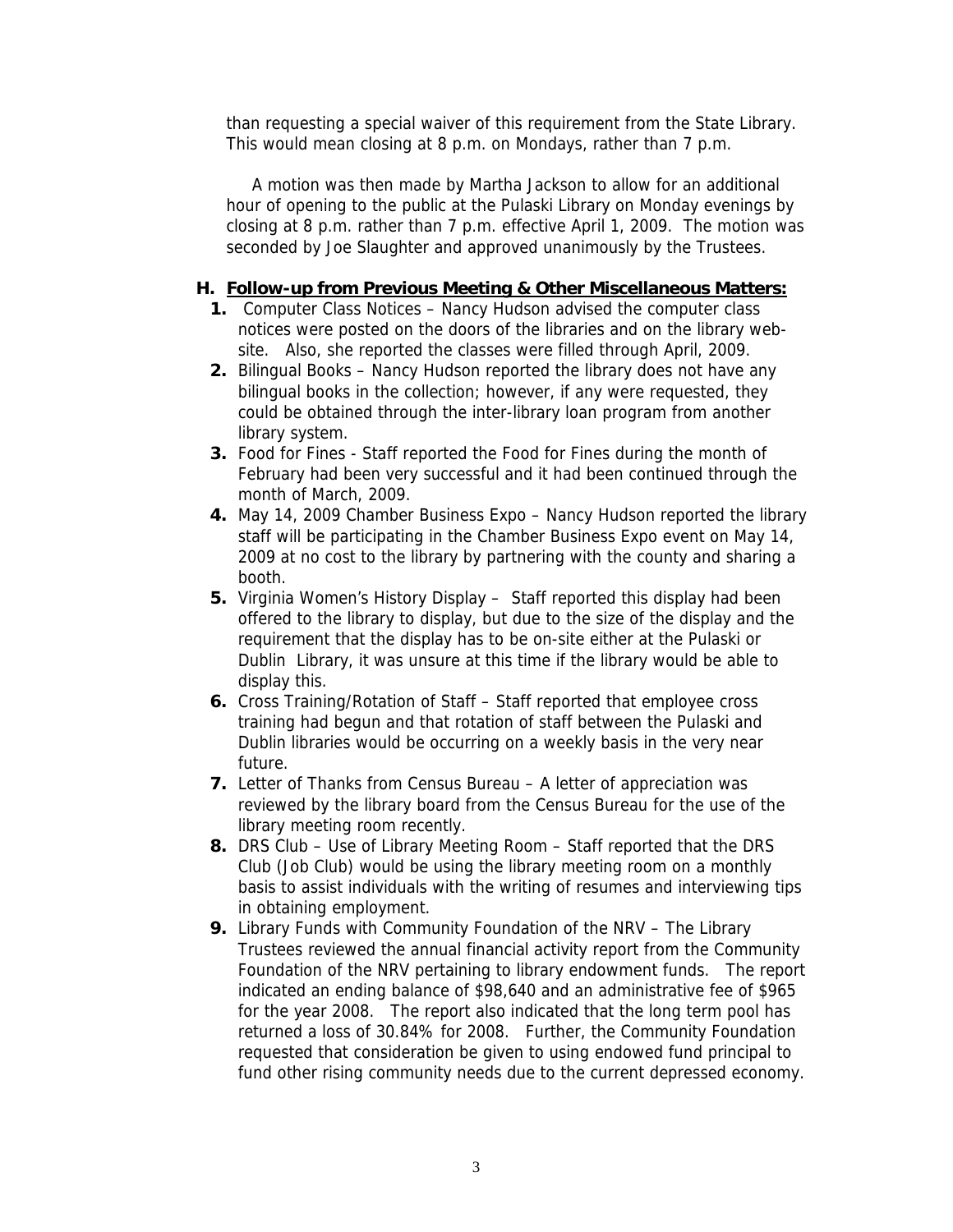Library Trustee members agreed to not allow the Community Foundation of the NRV to use library endowment funds to fund other needs of the community.

 Further, per the recommendation of Nancy Burchett, the Library Board requested that the financial statements from the Community Foundation of the NRV be referred to the county finance director for review and advice on whether the funds should remain with the Foundation in the future or be placed in some other financial alternative such as a certificate of deposit.

#### **IV. Business:**

**A. FY 2010 Budget Requests:** Nancy Burchett reported that a new estimate on state aid had been obtained and it appeared to be approximately \$3,000 more than previously estimated. Also, she and Sally Warburton had met with Peter Huber, County Administrator, on Monday, March 23, 2009 regarding the FY 2010 library budget request. At this time Mr. Huber had reviewed his library budget recommendation with Ms. Burchett and Ms. Warburton. Mr. Huber's recommendation would reduce the library request by \$12,860. Nancy Burchett then advised that if the library's request was reduced by the \$12,860, this would result in the loss of state aid to the county. Further, this information pertaining to the loss of state aid had been communicated to Peter Huber and hopefully, the funds would be restored to the library's requested budget amount for FY 2010 by county administration.

Staff noted that April 6, 2009 was the date for budget appeals to the Board of Supervisors, and if the funds were not restored, staff would make an appeal to the Board of Supervisors at this time.

#### **B. Naming of Multipurpose Room in Honor of Virginia Kelly McNeil:**

Nancy Burchett reported that several staff members and the Friends of the Library had suggested that something be done to honor the late Virginia Kelly McNeil who had served on the Library Board for a number of years. In addition, Mrs. McNeil had spearheaded the addition to the Pulaski Library in 1984 and was instrumental in raising funds and assisting with the building of the Dublin Branch Library in 1989. She also loved the library.

A motion was made by Martha Jackson to honor Virginia Kelly McNeil by naming the multipurpose room at the Pulaski Library after Virginia Kelly McNeil with an appropriate plaque detailing the accomplishments of Virginia Kelly McNeil pertaining to the library. The motion was seconded by Elinor Farmer and was unanimously approved by the Trustees present.

Staff was requested to ask Mrs. McNeil's son, his preference on the official name of the room (whether it be Virginia Kelly McNeil or Virginia Kelly).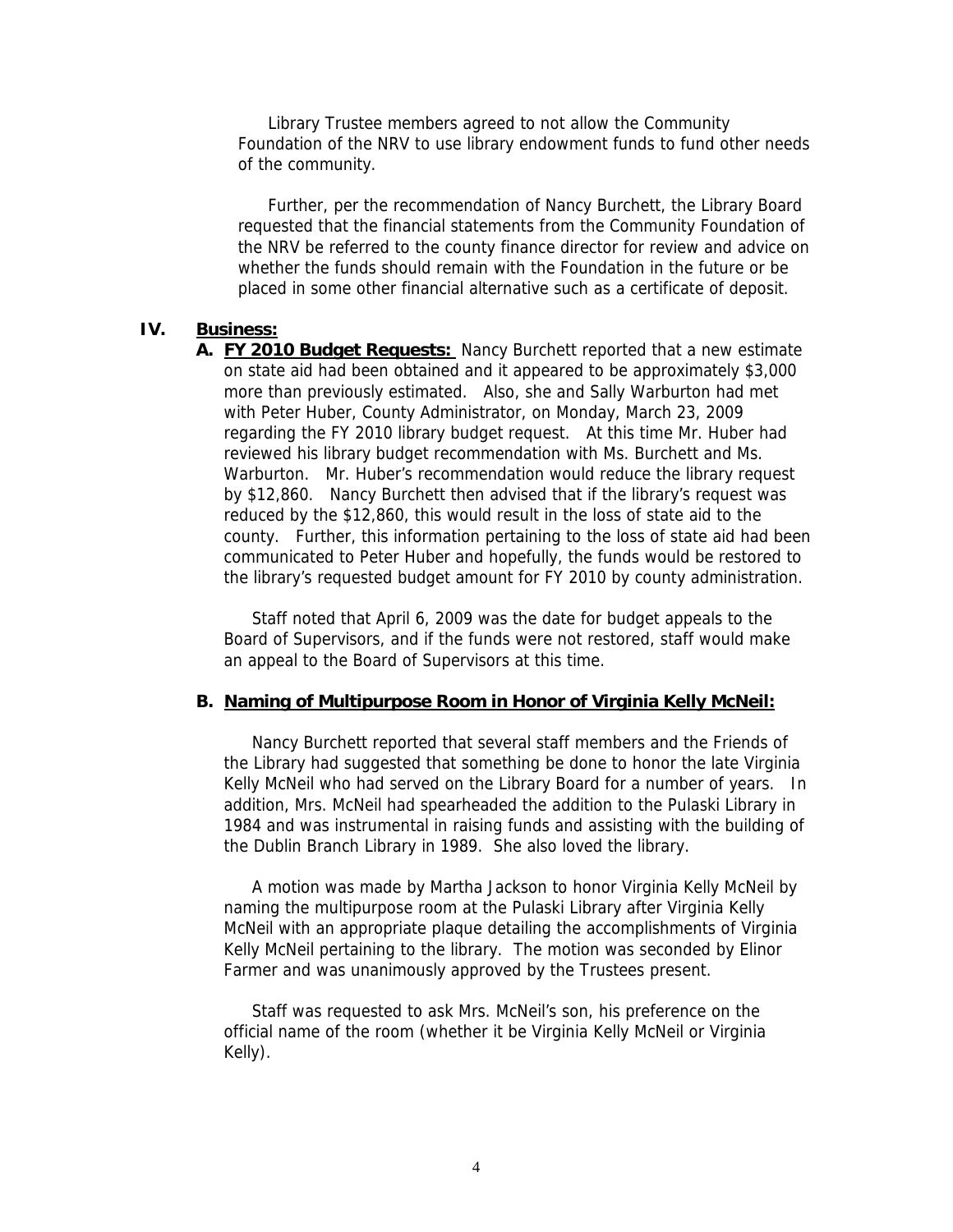**C. National Library Week –** In recognition of National Library Week, a motion was made by Joe Slaughter to adopt the following resolution. Motion was seconded by Elinor Farmer and unanimously approved by the Trustees present:

# **National Library Week 2009 Proclamation**

**WHEREAS**, our nation's school, academic, public and special libraries make a difference in the lives of millions of Americans, today, more than ever;

**WHEREAS**, librarians are trained professionals, helping people of all ages and backgrounds find and interpret the information they need to live, learn and work in a challenging economy;

**WHEREAS**, libraries are part of the American Dream – places for opportunity, education, self-help and lifelong learning;

**WHEREAS,** library use is up nationwide among all types of library users, continuing a decade-long trend;

**WHEREAS**, libraries play a vital role in supporting the quality of life in their communities;

**WHEREAS**, libraries can help you discover a world of knowledge, both in person and online, as well as personal service and assistance in finding what you need, when you need it;

**WHEREAS**, libraries are a key player in the national discourse on intellectual freedom, equity of access, and narrowing the "digital divide;"

**WHEREAS**, libraries, librarians, library workers and supporters across America are celebrating National Library Week with The Campaign for America's Libraries.

**NOW, THEREFORE**, be it resolved that the Pulaski County Public Library System Board of Trustees proclaim National Library Week, April 12-18, 2009. All citizens are encouraged to visit the library this week to take advantage of the wonderful library resources available and thank their librarians and library workers for making information accessible to all who walk through the library's doors.